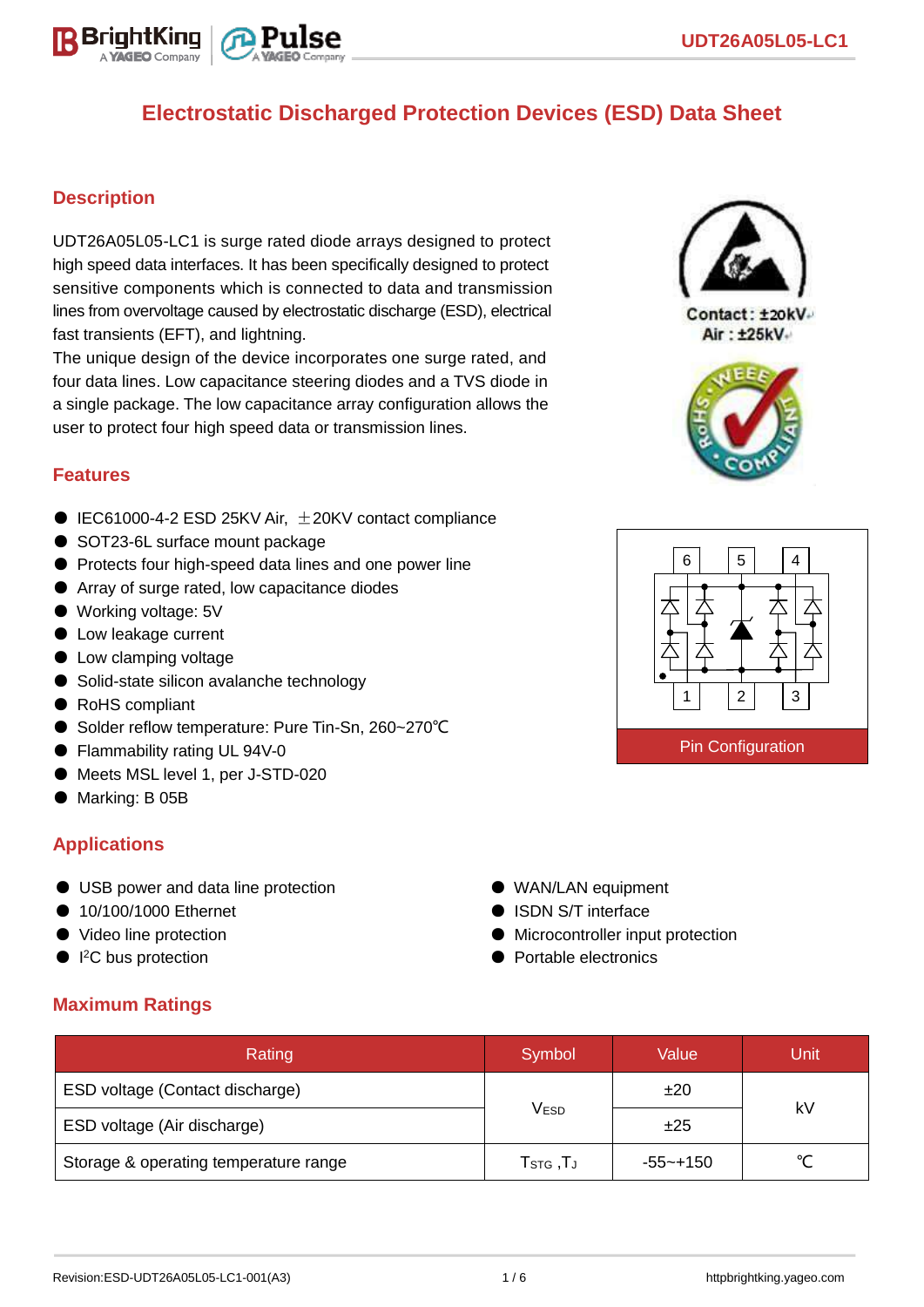

# **Electrical Characteristics (TJ=25**℃**)**

| Parameter                                         | Symbol                  | Condition                     | Min. | Typ. | Max. | <b>Unit</b> |
|---------------------------------------------------|-------------------------|-------------------------------|------|------|------|-------------|
| Reverse stand-off voltage                         | <b>V</b> <sub>RWM</sub> |                               |      |      | 5    | V           |
| Reverse breakdown voltage                         | <b>V<sub>BR</sub></b>   | $l_{BR}$ =1mA                 | 6    |      |      |             |
| Reverse leakage current                           | $I_R$                   | $V_R = 5V$<br>each I/O pin    |      |      |      | μA          |
| Clamping voltage ( $tp=8/20\mu s$ )               | $V_C$                   | $I_{PP}=1A$<br>Line to Ground |      |      | 9.8  | V           |
| Clamping voltage (tp=8/20µs)                      | $V_C$                   | $I_{PP}=4A$<br>Line to Ground |      |      | 14   | V           |
| Peak pulse current (tp=8/20µs)                    | $_{\rm lpp}$            |                               |      |      | 4    | A           |
| Off state junction capacitance<br>$(0Vdc,f=1MHz)$ | $C_J$                   | Between I/O<br>pins and GND   |      | 0.8  |      | рF          |

# **Applications Information**

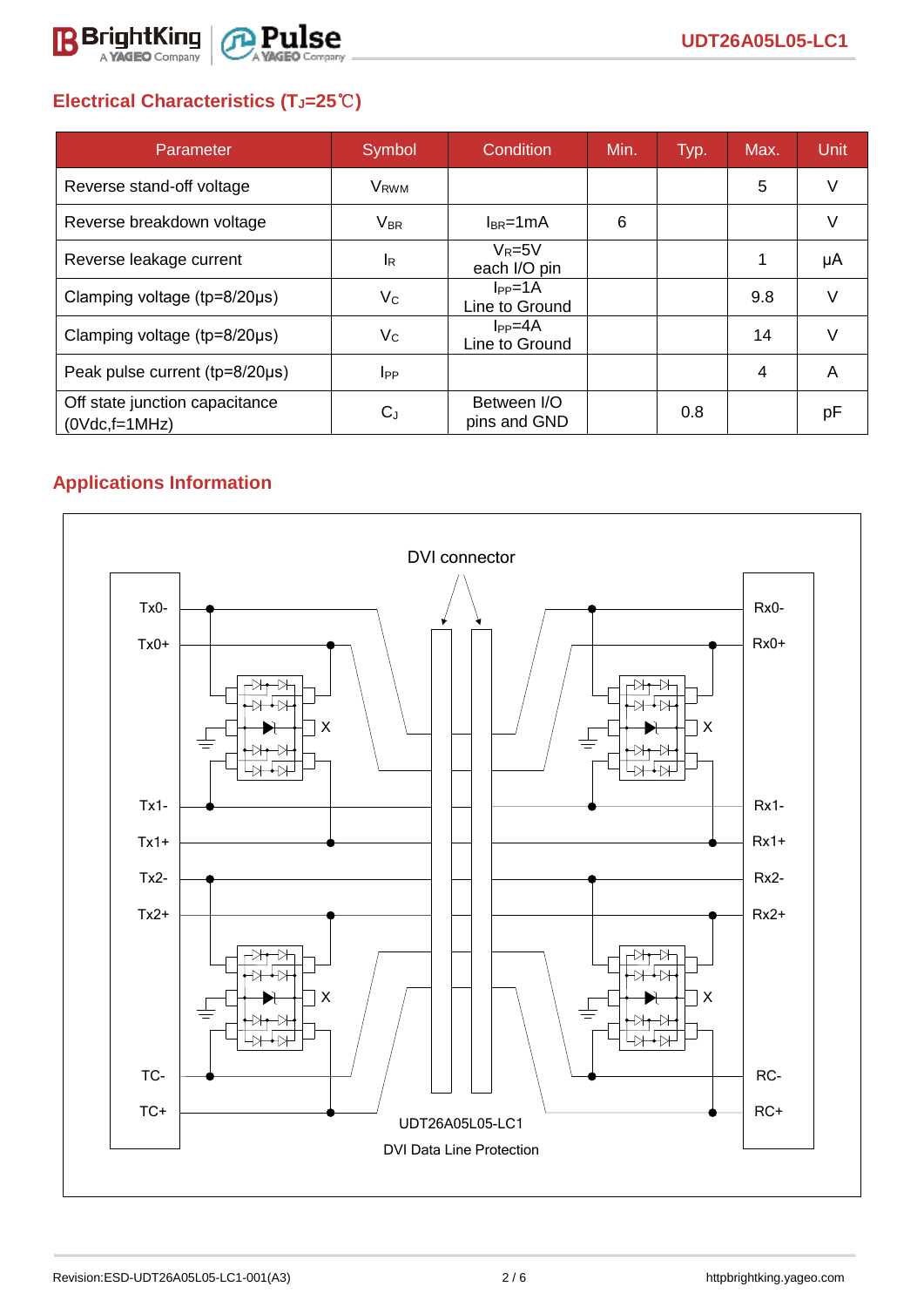

## **ESD Protection Standards**

### **IEC61000-4-2**

Interfaces of consumer electronic equipment are widely specified according to the International Electrotechnical Commission standard IEC61000-4-2. This standard is not targeted towards particular devices but towards general equipment, systems and subsystems that may be involved in electrostatic discharge. consists of a 150pF capacitor and a 330Ω series resistor representing the counterpart to the Device Under Test (DUT).



## **Human Body Model (HBM, MIL-883E method 3015.7)**

The HBM standard simulates an ESD surge generated by human contact to electronic components.

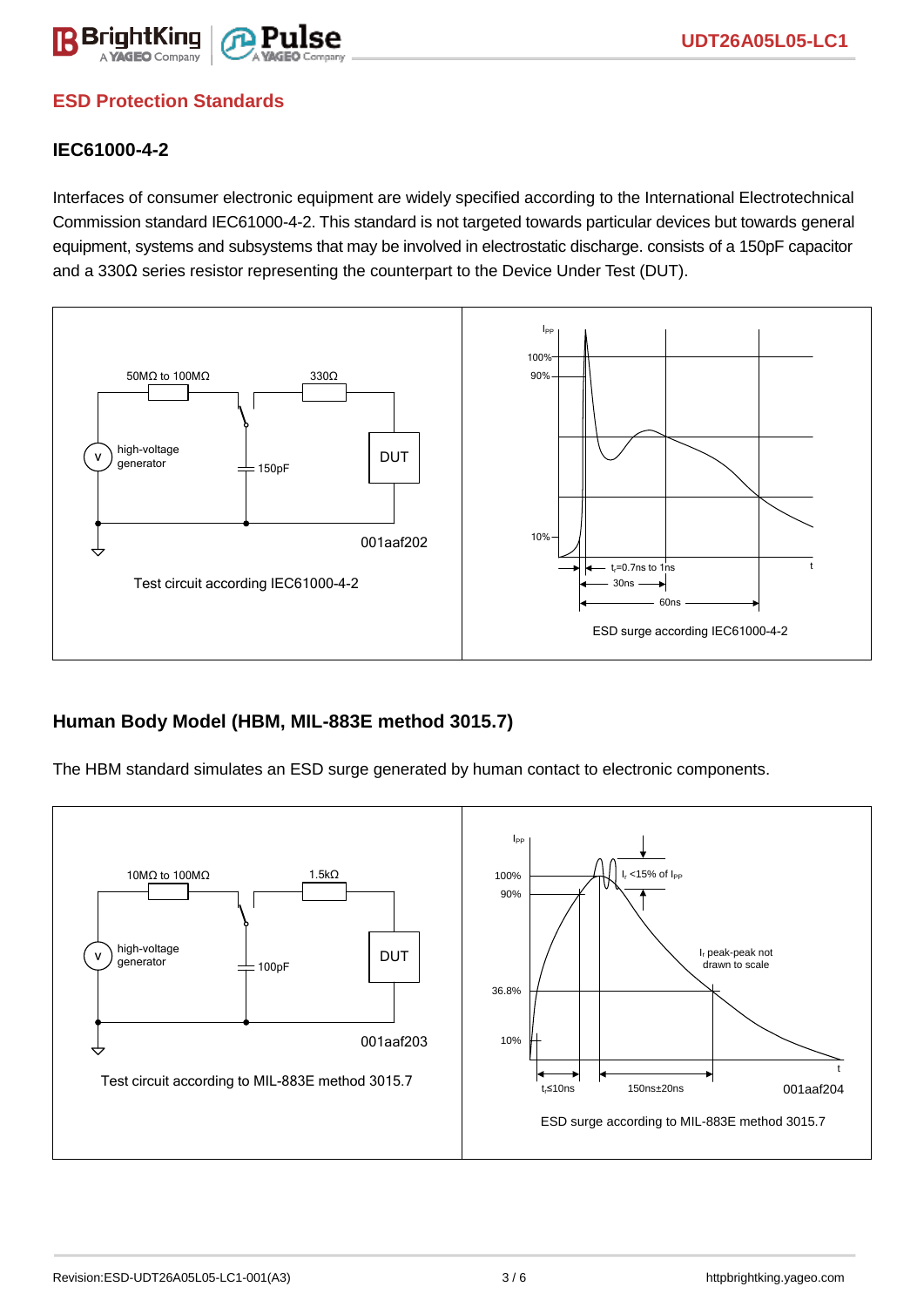

## **Typical Characteristics Curves**

#### Figure 1. Power Derating Curve Figure 2. Pulse Waveforms



#### Figure 3. Non-Repetitive Peak Pulse vs. Pulse Time Figure 4. Capacitance vs. Reverse Voltage





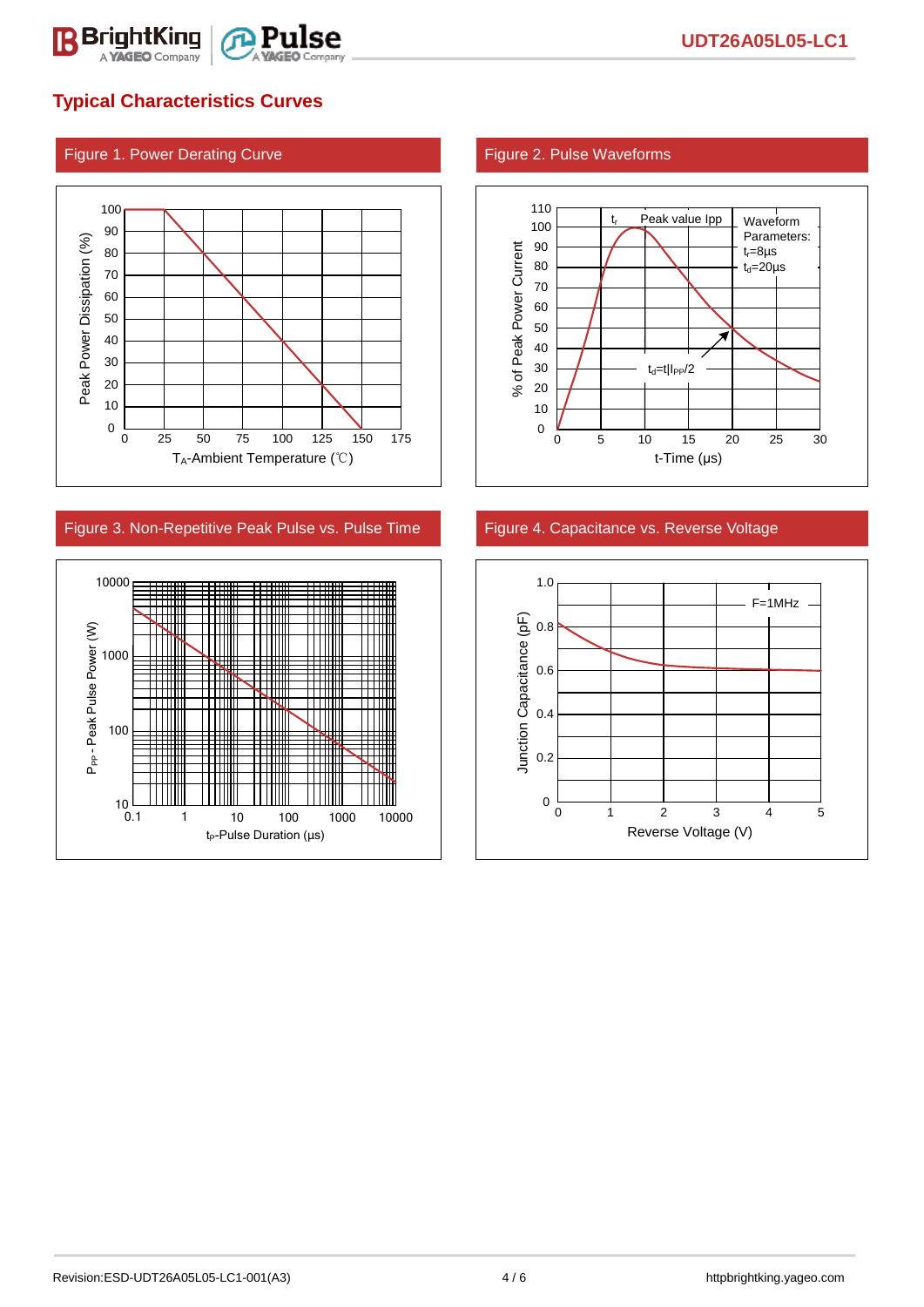

# **Recommended Soldering Conditions**